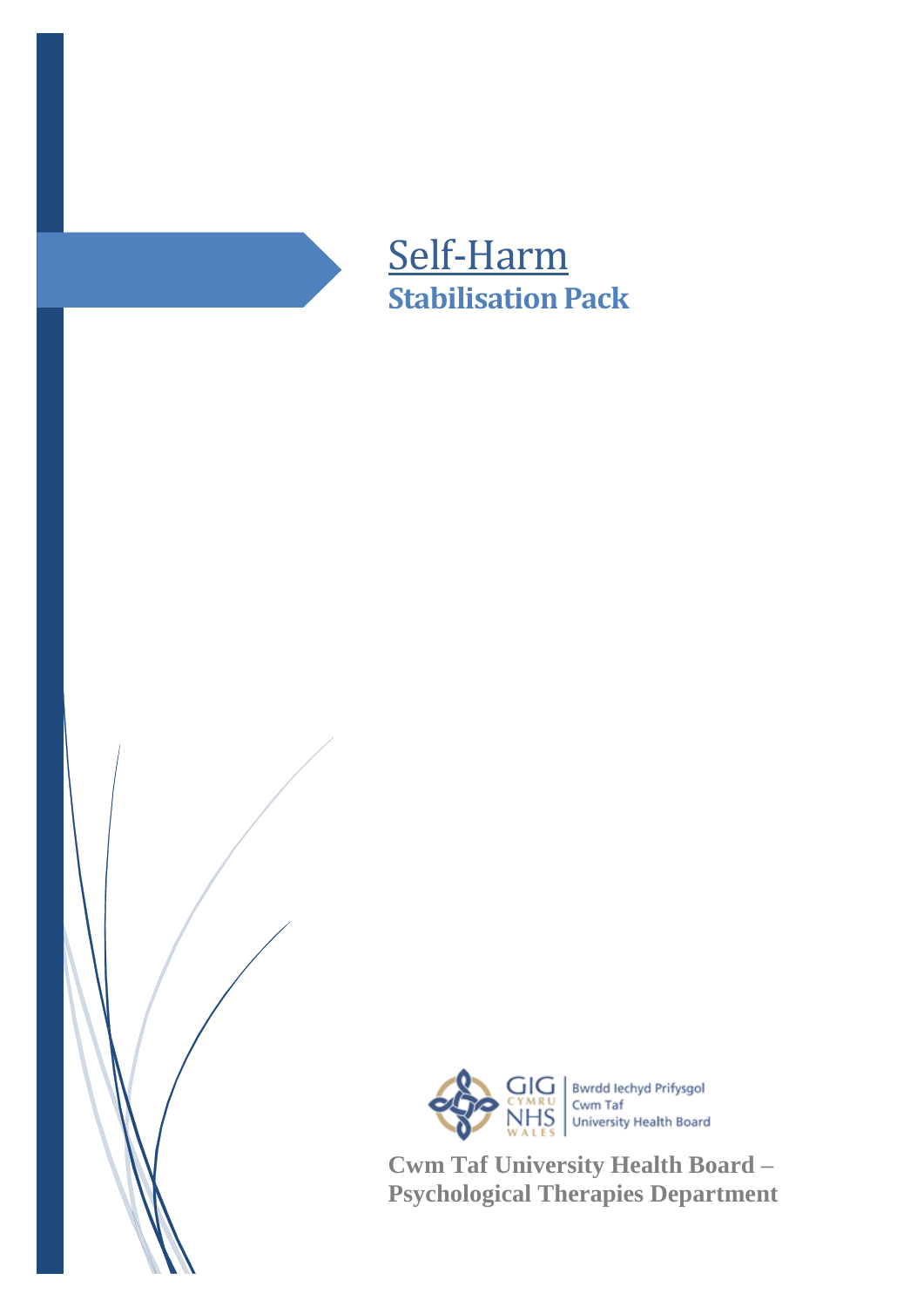# Self-harm

Deliberately harming yourself is a common way of coping with overwhelming feelings. People who self-harm do not usually intend to die, although they may feel suicidal at times. Many, but not all, people who use this way of coping have experienced trauma in their lives.

Self-harm can take various forms, such as deliberately cutting or burning yourself, overdosing, scratching your skin, pulling out your hair, and lots of other ways of hurting yourself. Some people harm themselves several times a day while others do it only when they are under a lot of stress. Some are open about it while others keep it very secret, for fear of other people's reactions. They may avoid short sleeves, swimming and so on.

Self-harming can be very difficult to stop, because even if you want to break the habit, it can bring a powerful sense of relief. This is hard to resist when you don't know how else to survive or cope with your feelings. It is important that others understand this and do not judge you. It is also important that you do not judge or blame yourself.

| To relieve tensions, pressure and anger            |
|----------------------------------------------------|
| To escape from feelings of depression or shame     |
| To feel something if you are numb and 'empty'      |
| To punish yourself because you feel you deserve it |
| To keep voices happy by doing what they say        |
| To communicate to others how bad you feel          |
| To feel more in control                            |

There are many other possible reasons which may not be clear to you at the moment.

We know that trauma can lead to feelings of shame, anger and being 'bad', and so it is not surprising that people may turn to self-harm as a way of coping with its effects.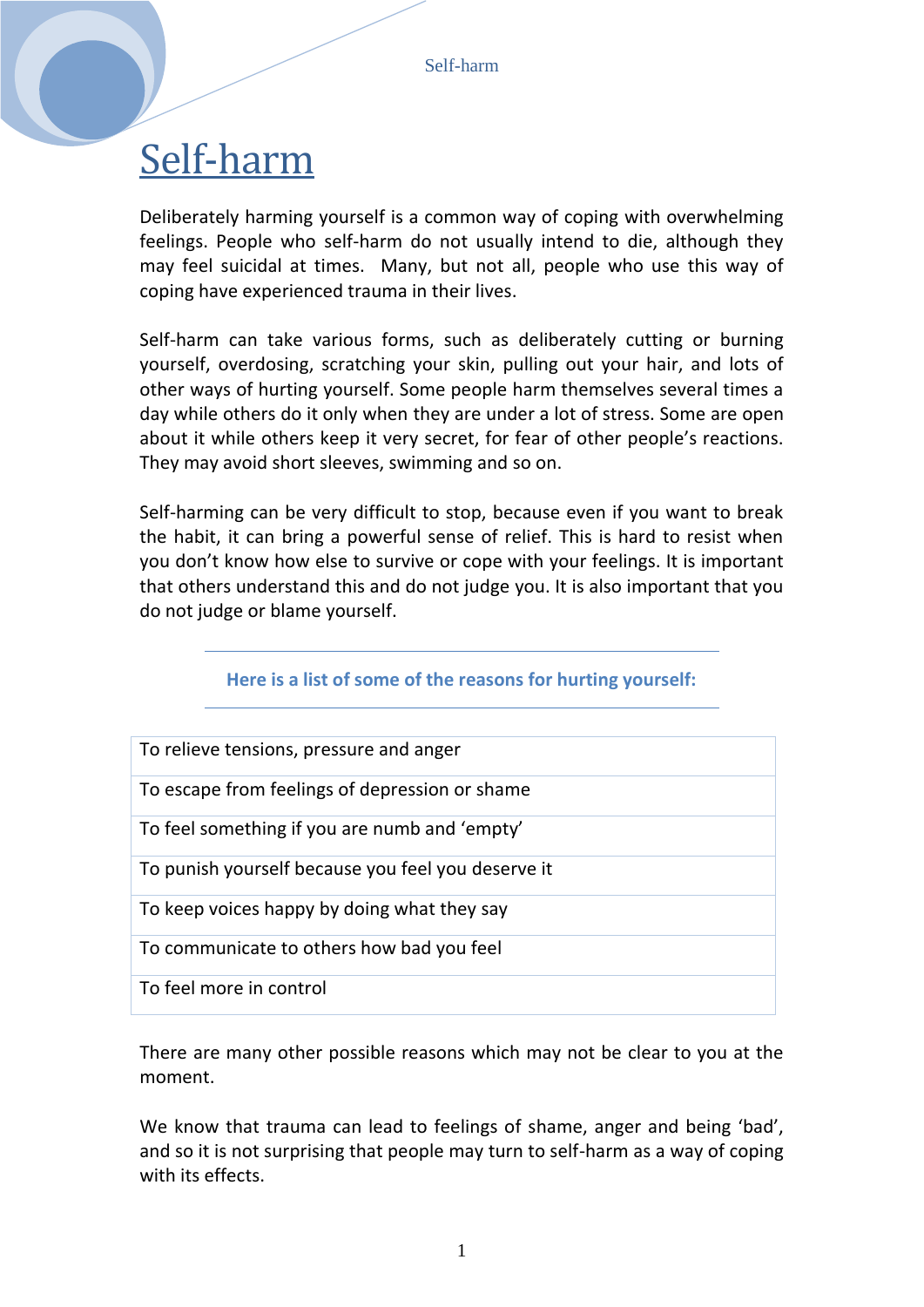## Getting more control over self-harm

Few people are able to stop self-harming immediately, but there are ways to start getting more control over it so that you can gradually replace it with other ways of coping. You may want to talk to your mental health worker, or other supporter such as partner or friend, about whether you feel ready to start this process. There are a number of resources that can offer you support (see below.)

**These are some of the steps towards reducing self-harm:**

## **UNDERSTANDING MORE ABOUT WHY YOU SELF-HARM.**

If you keep a diary and perhaps share it with your mental health worker or supporter, you may find that particular situations or feelings are more likely to trigger the need to hurt yourself.

## **LOOKING AFTER YOURSELF**

Look after yourself when you do hurt yourself even if you are not able to stop yet. For example, keep cuts clean and use clean instruments. Run cool water on burns. Use dressings and antiseptic cream afterwards. Get medical attention if you need it. Be kind to yourself.

#### **FIND OTHER WAYS OF COPING**.

This might include ringing a friend, distracting yourself, exercise, or any of the skills and ideas discussed in the other sections ('Distraction'; 'Soothing and safety'; 'Grounding' and so on.)

**FIND OTHER WAYS OF COMMUNICATING THE MESSAGES THAT SELF-HARM IS DOING FOR YOU AT THE MOMENT.**

For example, choose a trusted person to share your feelings with; or say 'No' to activities that you don't want to do.

#### **RELEASE YOUR FEELINGS**

Find another way of releasing your feelings such as writing, painting, drawing, punching a pillow, allowing yourself to cry and so on